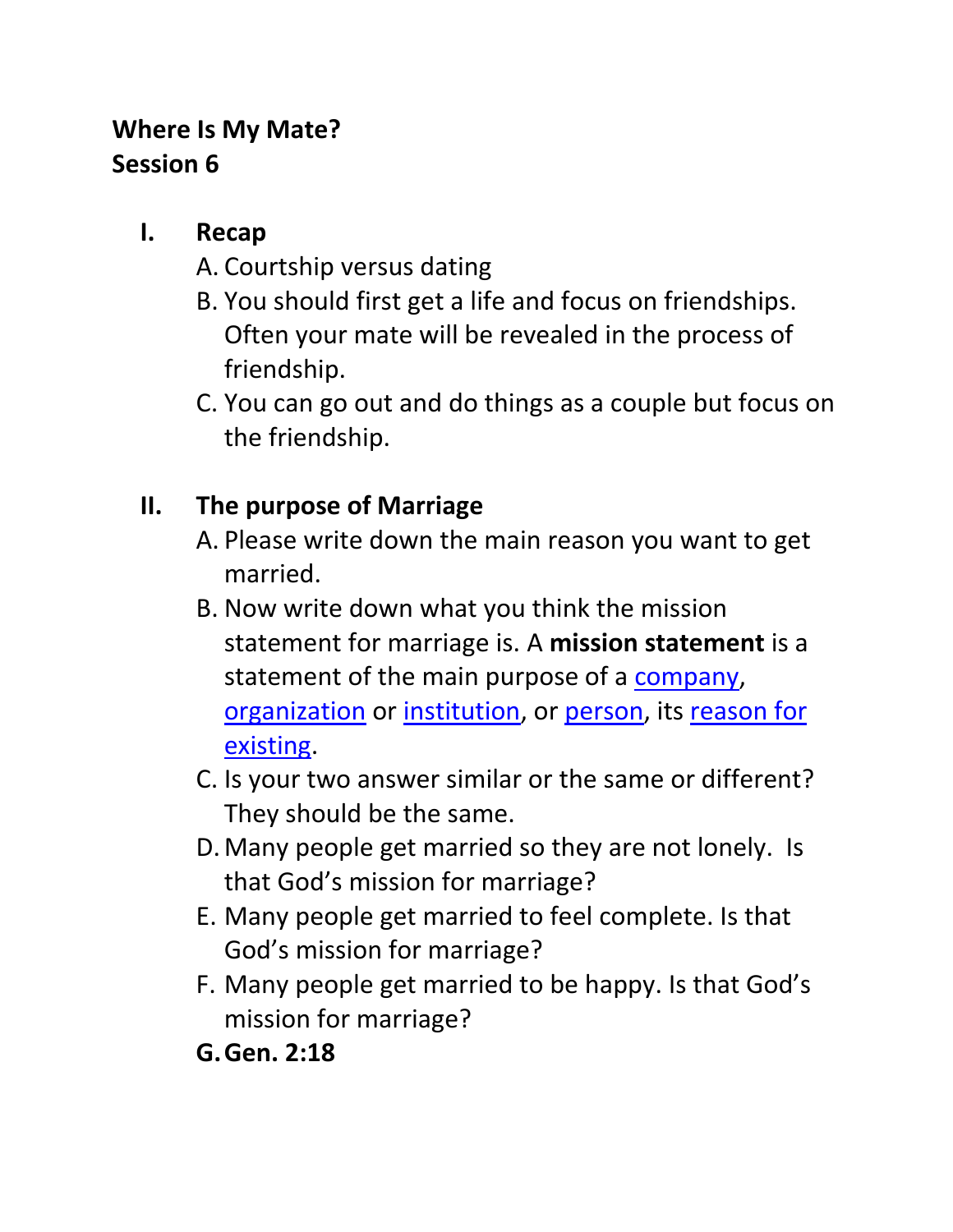- 1. Many say it is was not good for Adam to be alone because he was lonely.
- 2. Many say it was because he was incomplete.
- 3. Many say it was because he was unhappy by himself.
- 4. None of these can be proven out and I believe to be completely false and give rise to faulty reason to get married!
- H.Why was it not good for Adam to be alone? We don't have to wonder. God tells us in verse 18. Most people do not read the whole verse. God said it was not good that Adam to be alone, therefore I will make a help mate for him. The reason God made Eve was to be a help to Adam. Look down in verse 20. God brought all the animals to Adam to name them. Why was this done? The purpose was to show that no animal could be a suitable helper to Adam. Again notice that the issue was about a helper. The Hebrew word in verse 18 and 21 is the Hebrew word- 'ezerpronounced - ay- zer. It is found 21 times in the Old Testament and every time it is translated as help.
- I. This begs the question, "What did Adam need help with" To fulfill the mission statement for mankind!
- J. **Gen. 1:26-28** The mission statement for mankind and marriage is the same. To know the creator intimately, to know each other intimately, and to expand the kingdom and dominion of God.
- K. Illustration of the three signs- Believer's Great Commission Call, Marriage Great Commission Call.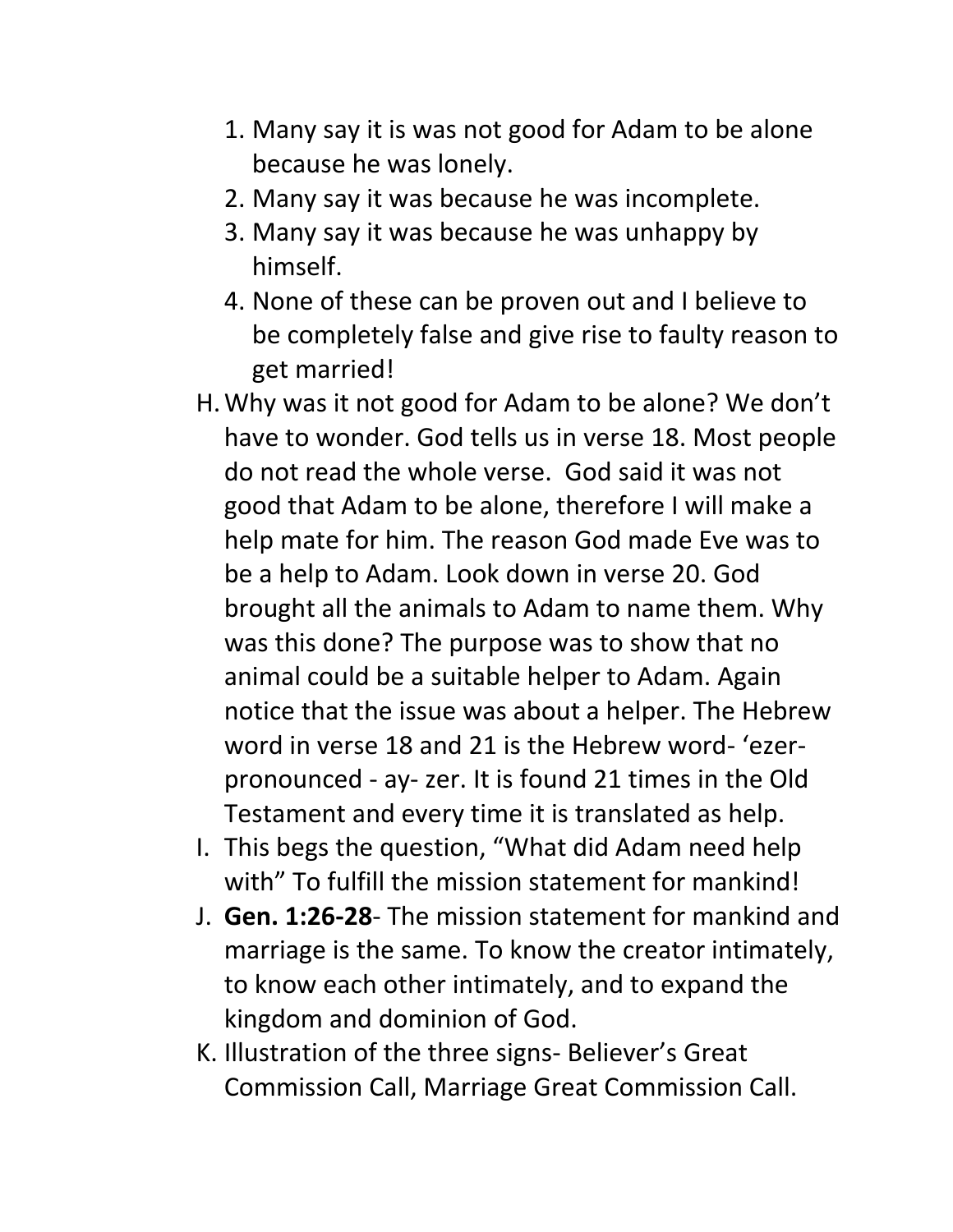- L. The world teaches to get education, get married, good a good job, to gain security, to get a reward at the end of your life. This is a distortion of the Great commission. The Great Commission is to receive empowerment and equipping, to do the work of the ministry, to
- M. Most marriages today is to find happiness, increase their earning potential, have kids that behave, have a nice house and prepare for retirement. This is called the American dream. This is not a dream, it is a delusion of the enemy. We are called to know God intimately, and to expand his kingdom and laws- faith and love.
- N.God made marriage so that he could have godly seed. They would come to know God intimately and expand the kingdom and dominion of God.

The main reason God wants to bring you a spouse is that you can display to the world His rule of love and to expand His kingdom through using your kingdom gifts and authority and by having kids you train to build the kingdom!.

- O.**Ecc. 4:9** Two are better than one because they have a good reward from their labor.
- P. Marriage is a mirror of the relationship with Christ and the church.
- Q.**Eph. 5:32** What is the mission of the church- to know Him intimately and to expand his kingdom- the great commission.